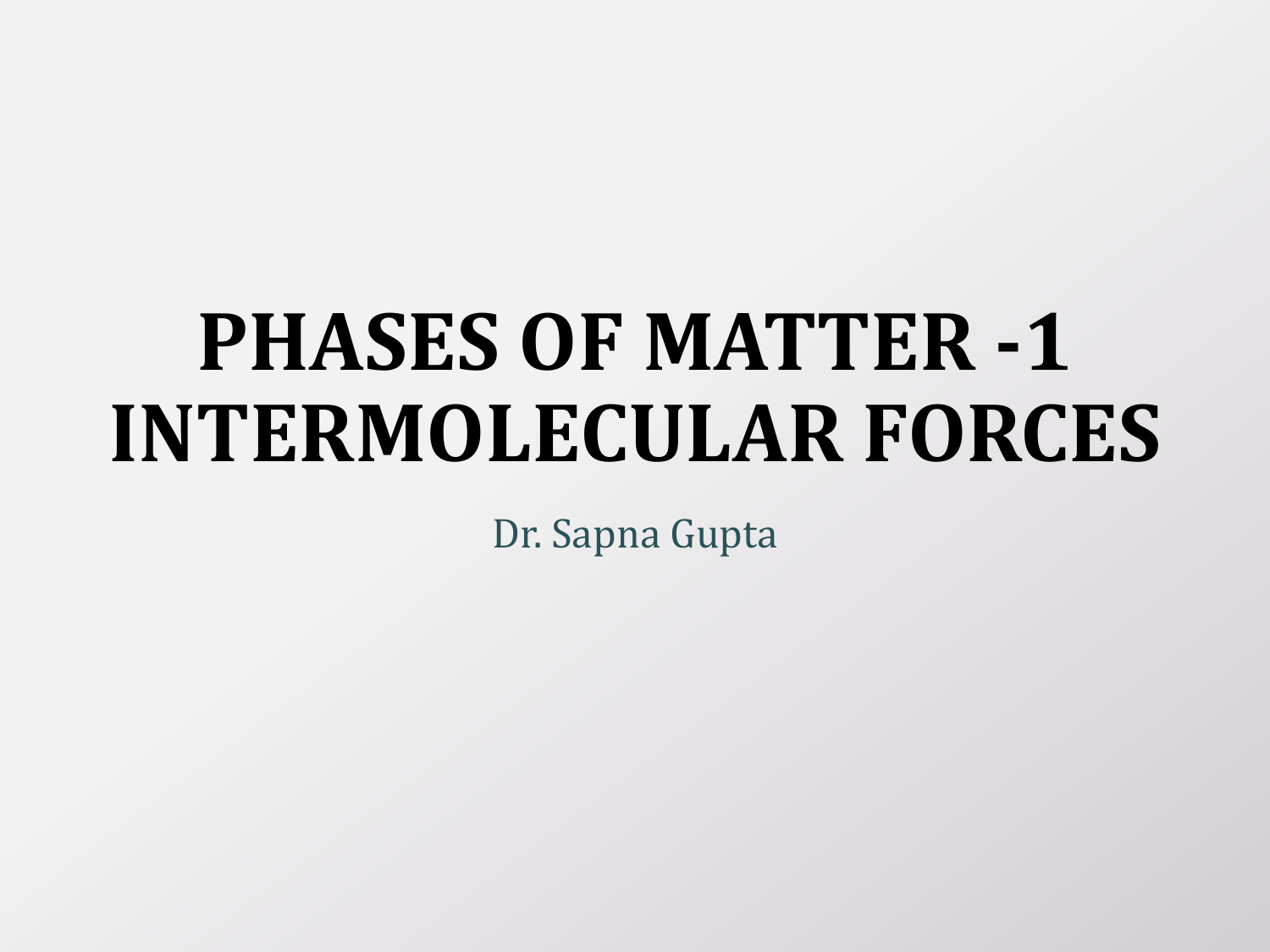# **PHASES OF MATTER**

- Solid, liquid and gas.
- All the convertible to each other.
- Type of intermolecular forces will determine the phase of the matter.

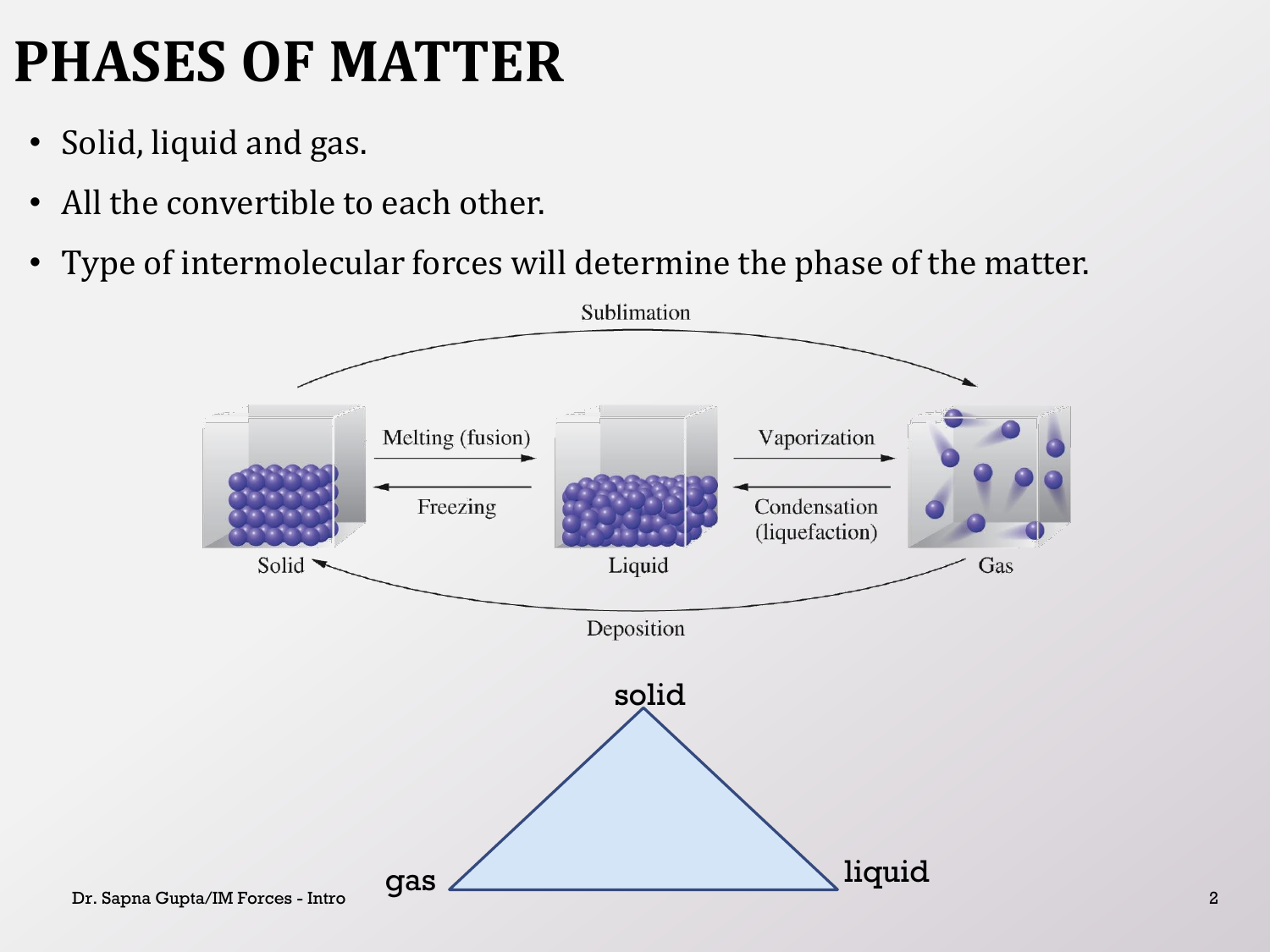#### **INTERMOLECULAR FORCES**

- These forces exist between molecules.
- The nature of the forces will cause a substance to be gas, liquid or solid.
- The higher the intermolecular forces the larger the amount of energy it takes to separate the molecules.
- The higher the intermolecular forces the higher the vapor pressure; i.e. the higher the boiling point or melting point.
- The higher the intermolecular forces the more chances of a substance to be a solid vs a liquid vs a gas; i.e. gases have the least intermolecular forces.
- The higher the dipole moment the higher the intermolecular forces.

| <b>TABLE 12.1</b> | Dipole Moments and Boiling Points of Compounds with Similar Molecular Masses |                   |                           |  |
|-------------------|------------------------------------------------------------------------------|-------------------|---------------------------|--|
| Compound          | <b>Structural Formula</b>                                                    | Dipole Moment (D) | <b>Boiling Point (°C)</b> |  |
| Propane           | $CH_3CH_2CH_3$                                                               | 0.1               | $-42$                     |  |
| Dimethyl ether    | CH <sub>3</sub> OCH <sub>3</sub>                                             | 1.3               | $-25$                     |  |
| Methyl chloride   | CH <sub>3</sub> Cl                                                           | 1.9               | $-24$                     |  |
| Acetaldehyde      | CH <sub>3</sub> CHO                                                          | 2.7               | 21                        |  |
| Acetonitrile      | CH <sub>3</sub> CN                                                           | 2.9               | 82                        |  |
|                   |                                                                              |                   |                           |  |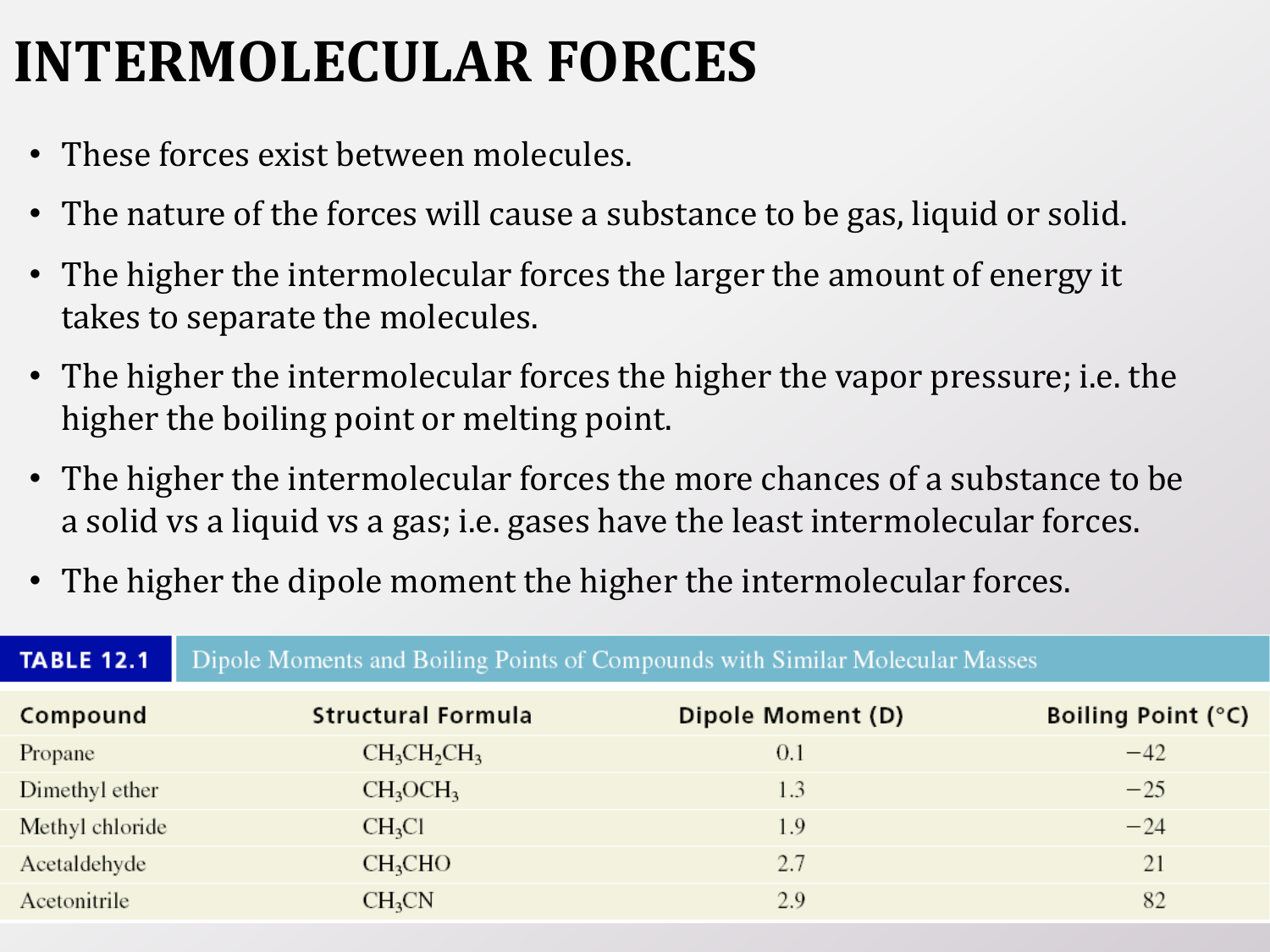#### **TYPES OF INTERMOLECULAR FORCES**

- *London or Dispersion forces* forces from instantaneous dipoles and induced dipoles
- *Dipole-dipole interactions* forces between polar molecules
- *Hydrogen bonding* force in polar molecules containing a H atom bonded to a small, highly electronegative element (N, O and F)

| <b>Table 11.3</b>                                                              | <b>Types of Intermolecular and Chemical</b><br><b>Bonding Interactions</b> |                                |  |
|--------------------------------------------------------------------------------|----------------------------------------------------------------------------|--------------------------------|--|
| <b>Type of Interaction</b>                                                     |                                                                            | Approximate<br>Energy (kJ/mol) |  |
| Intermolecular<br>Van der Waals<br>(dipole–dipole, London)<br>Hydrogen bonding | $0.1$ to $10$<br>$10 \text{ to } 40$                                       |                                |  |
| Chemical bonding<br>Ionic<br>Covalent                                          |                                                                            | 100 to 1000<br>100 to 1000     |  |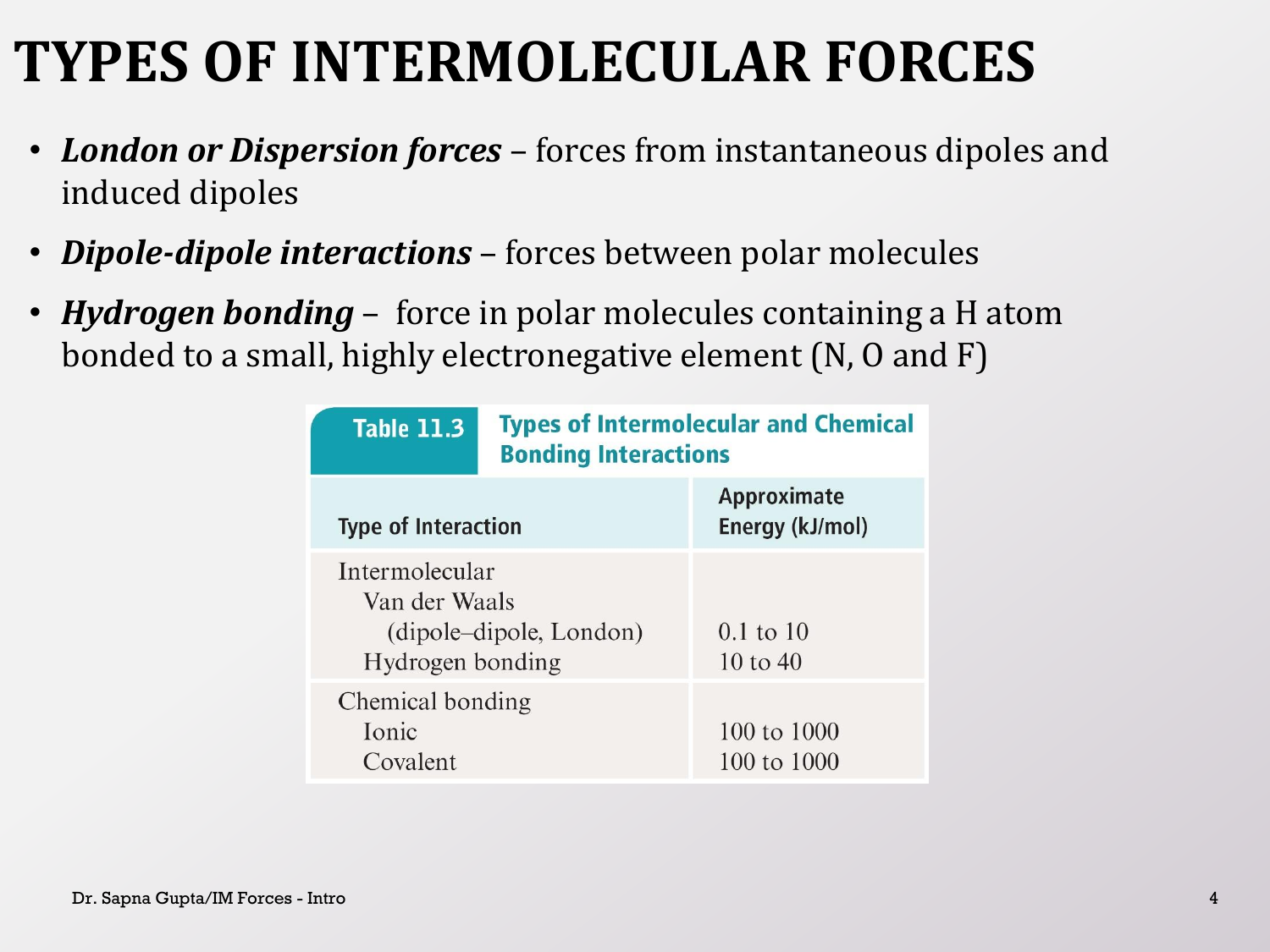# **LONDON FORCES/DISPERSION FORCES**

- They exist in non polar molecules. In these molecules, charge is uniformly distributed; but if a molecule has large density of electrons (large molecule) then it causes an unequal distribution of electrons.
- For example in neon, the electrons will localize on one side and protons on another causing an attraction with another molecule.
- This is called "induced dipole"

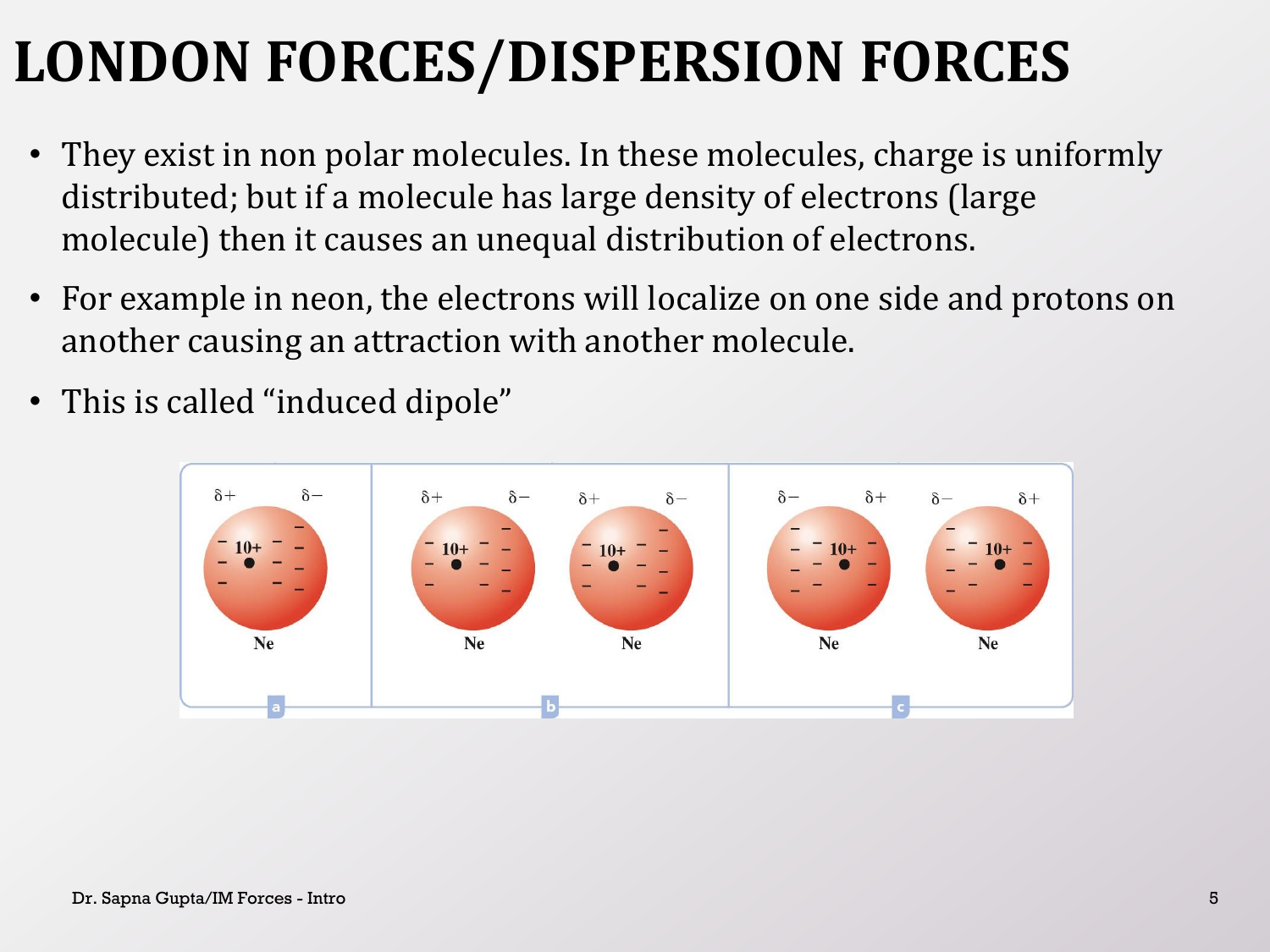## **LONDON FORCES – CONTD…**

• Induced dipole is also observed in increased molecular weight e.g.  $I_2$  vs  $Br_2$ 

|                       | Molecule   Molar mass<br>(g/mol) | <b>Boiling pt</b><br>(°C) | <b>State at RT</b> |
|-----------------------|----------------------------------|---------------------------|--------------------|
| $F_{2}$               | 38.0                             | $-188$                    | Gas                |
| $\operatorname{Cl}_2$ | 70.9                             | $-34$                     | Gas                |
| Br <sub>2</sub>       | 159.8                            | 59                        | Liquid             |
|                       | 253.8                            | 184                       | Solid              |

• Branching in molecules causes the intermolecular forces to be lower (less interaction)  $H$  $H$   $H$   $H$   $H$  $H$   $H$   $-C$   $-H$   $H$ H H H H H  $H-C -c - c - c - H$  $H-C-C-C-H$  $H-C$  $C-H$ H H H H H  $H$  $H$   $H$  $H$   $H-C-H$   $H$ 

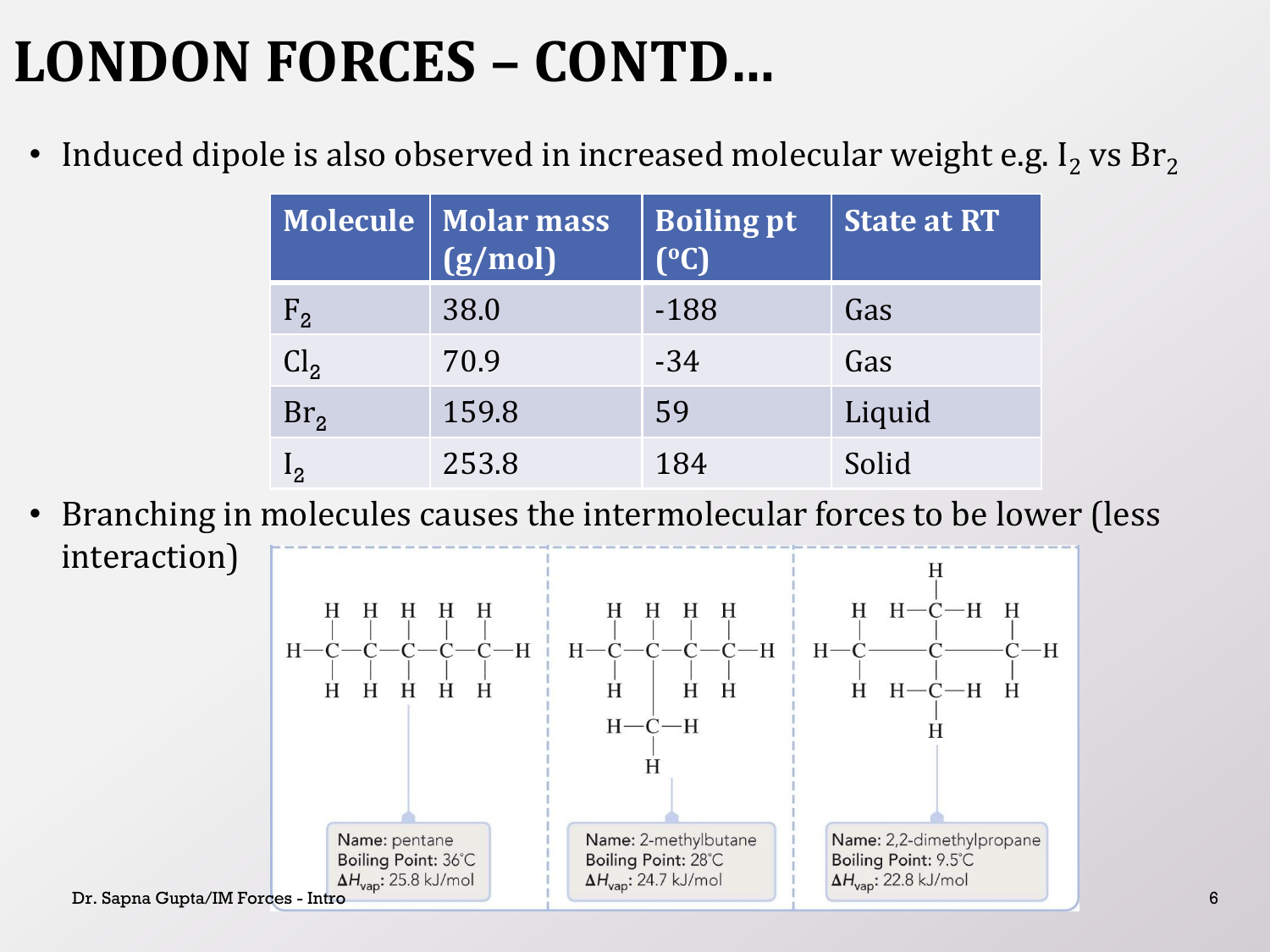# **DIPOLE-DIPOLE FORCES**

- This type of forces occurs in molecules that are polar or have a dipole moment, e.g. HCl,  $\rm CH_{3}Cl$ ,  $\rm CH_{3}OCH_{3}$ .
- One has to determine the Lewis structure and then the shape of the molecule to know if there is dipole moment (or the molecule is polar). The charge dispersion occurs due to difference in electronegativity.
- The higher the dipole moment the higher the dipole dipole forces thus the higher the boiling point/melting point.

Dipole Moments and Boiling Points of Compounds with Similar Molecular Masses

| Compound        | <b>Structural Formula</b>        | Dipole Moment (D) | <b>Boiling Point (°C)</b> |  |
|-----------------|----------------------------------|-------------------|---------------------------|--|
| Propane         | $CH_3CH_2CH_3$                   | 0.1               | $-42$                     |  |
| Dimethyl ether  | CH <sub>3</sub> OCH <sub>3</sub> | 1.3               | $-25$                     |  |
| Methyl chloride | CH <sub>3</sub> Cl               | 1.9               | $-24$                     |  |
| Acetaldehyde    | CH <sub>3</sub> CHO              | 2.7               | 21                        |  |
| Acetonitrile    | CH <sub>3</sub> CN               | 2.9               | 82                        |  |
|                 |                                  |                   |                           |  |

**TABLE 12.1**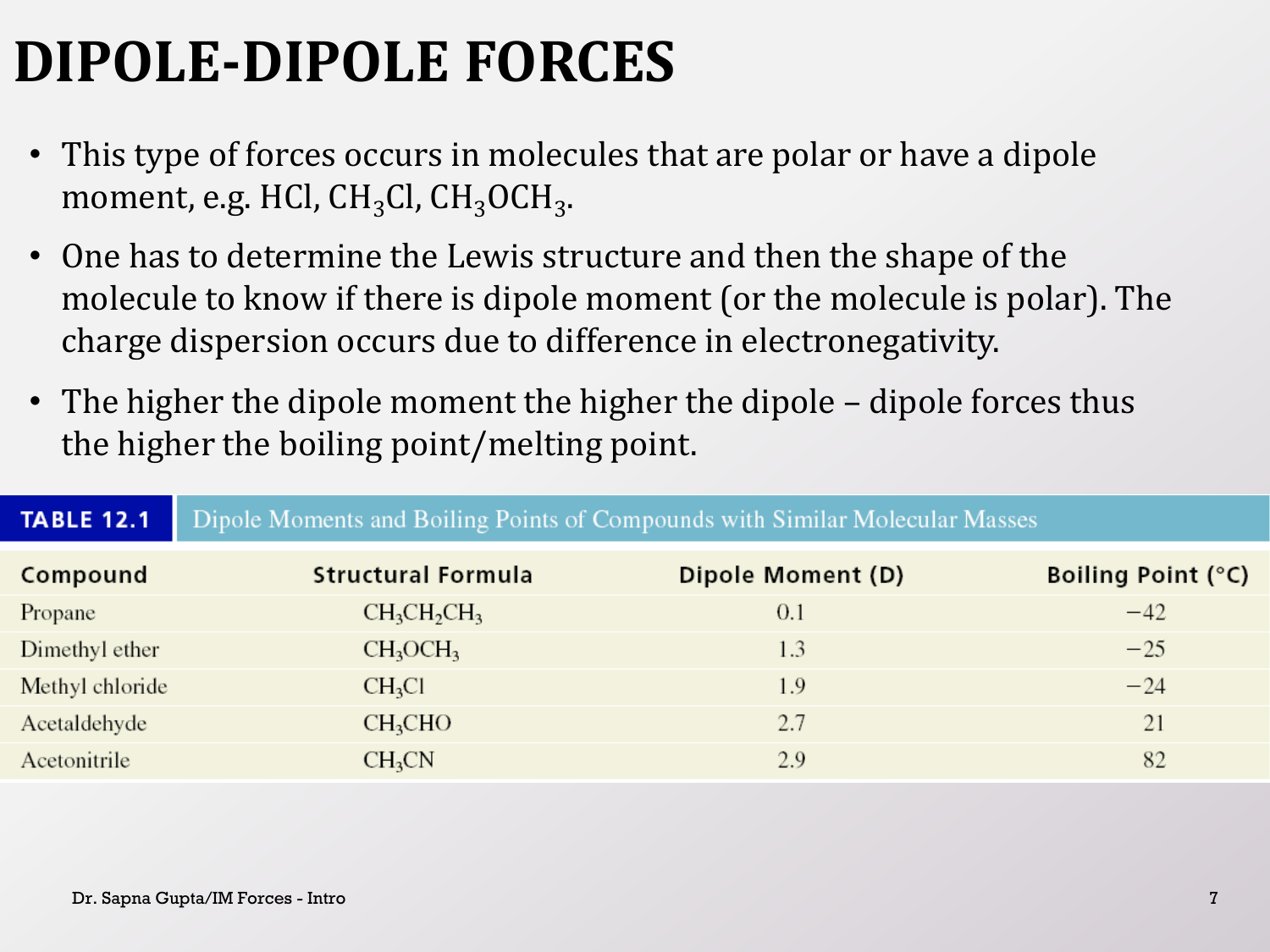# **HYDROGEN BONDING**

- Also a type of dipole-dipole interaction but very specific and also one of the strongest intermolecular force.
- Occurs between H bonded to FON (electronegative elements) in a molecule e.g.  $\rm H_2O$ , HF and N $\rm H_3$ .



• HF will have hydrogen bonding but HCl will not.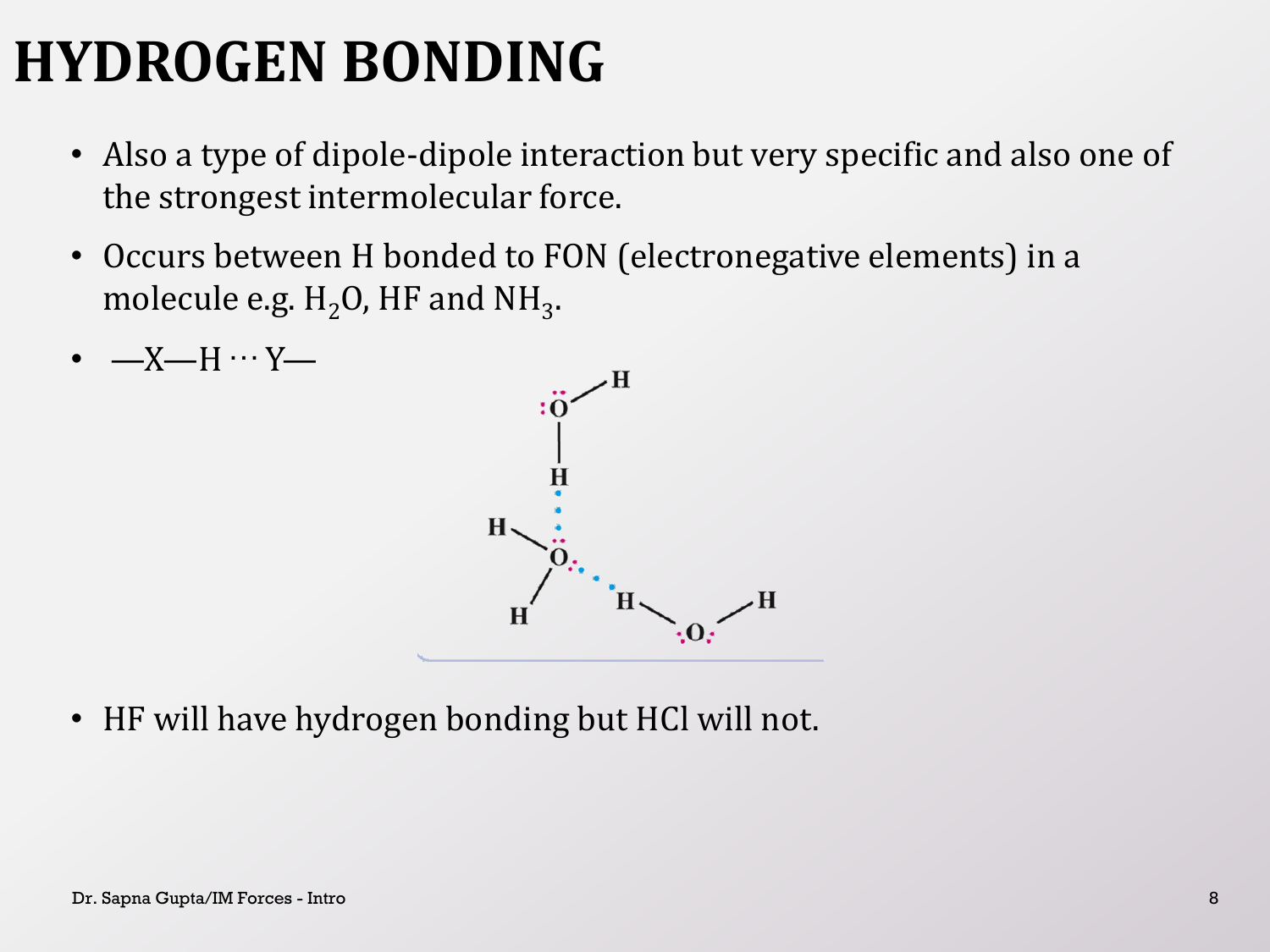# **HYDROGEN BONDING – CONTD…**

- Impact of H-bonding in group VI is shown in the graph.
- H-bonding is responsible for protein and DNA structures.



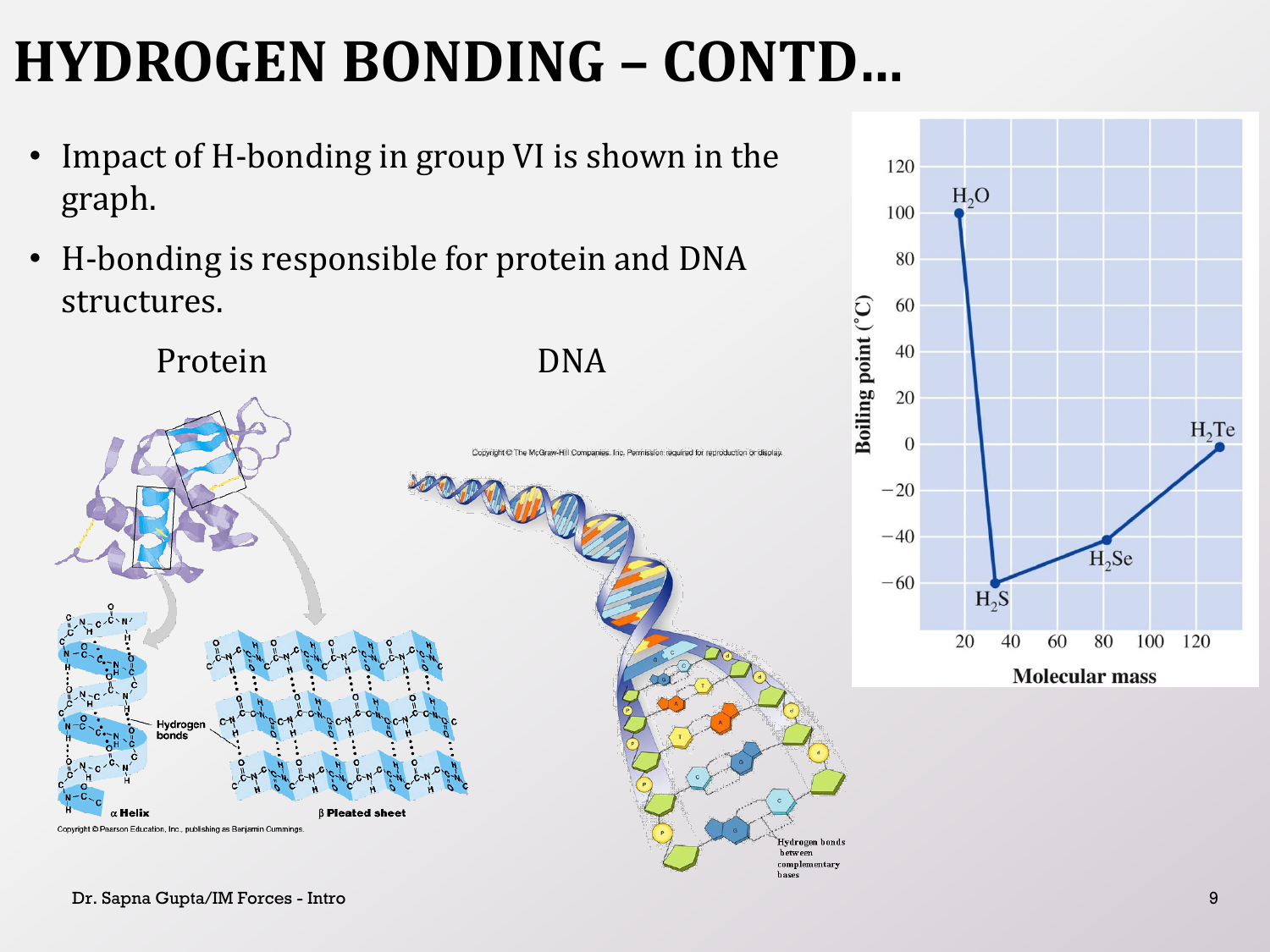## **ION-DIPOLE INTERACTIONS**

- Occur in mixtures of ionic and polar species e.g. during the solubility of NaCl in water.
- Coulombic attraction between ions and polar molecules
- Dependent upon
	- Size and charge of ion
	- Dipole moment of the molecule
	- Size of the molecule

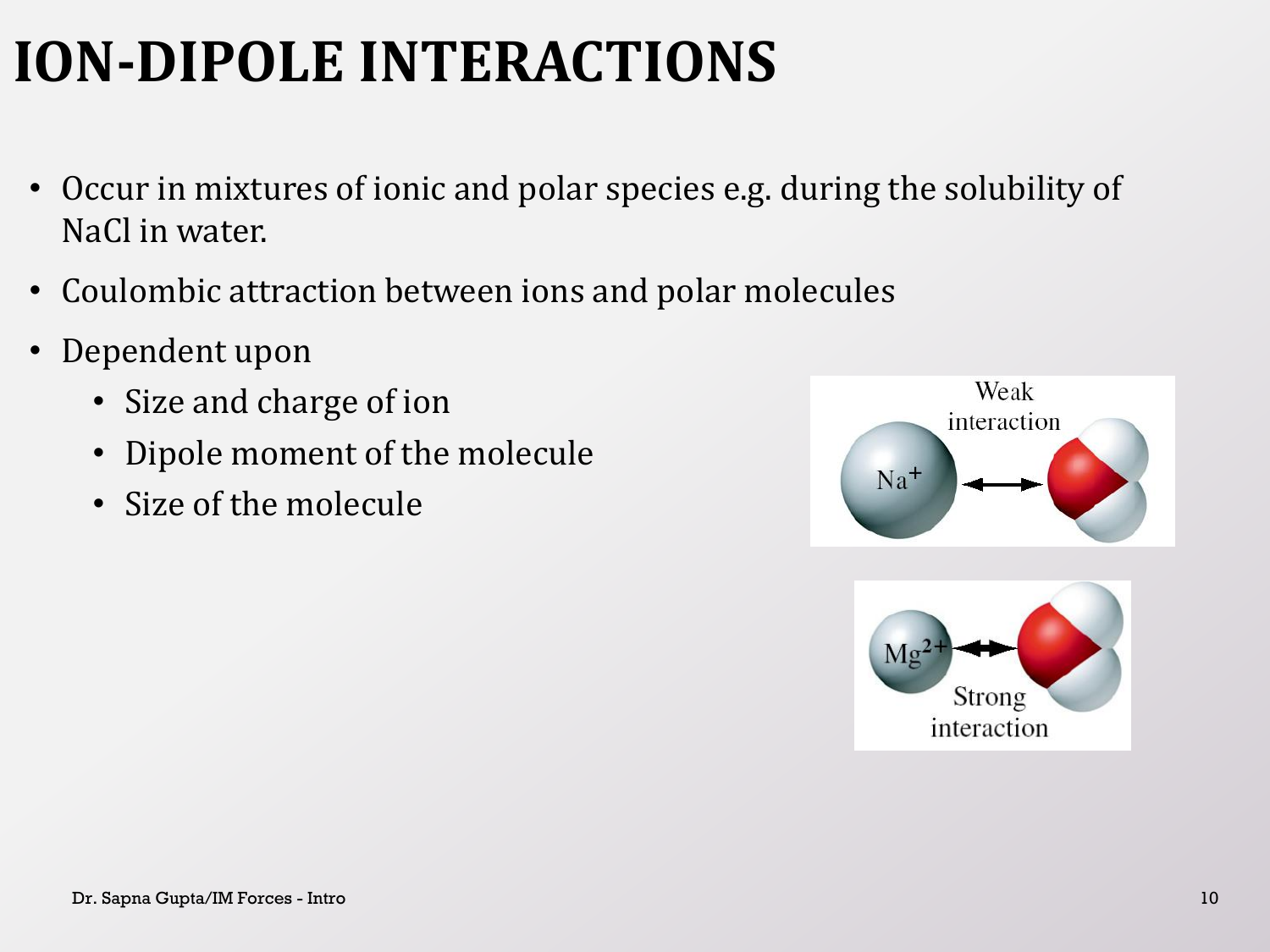#### **INTERMOLECULAR FORCE: EXAMPLE**

Identify the intermolecular forces that you would expect for each of the following substances:

- a.  $0<sub>2</sub>$
- b.  $H_2O_2$
- c.  $CHBr<sub>3</sub>$

#### **Solution:**

- a. Nonpolar molecule: London forces
- b. Polar molecule with O—H bond: dipole-dipole forces, hydrogen bonding
- c. Polar molecule: London forces, dipole-dipole forces